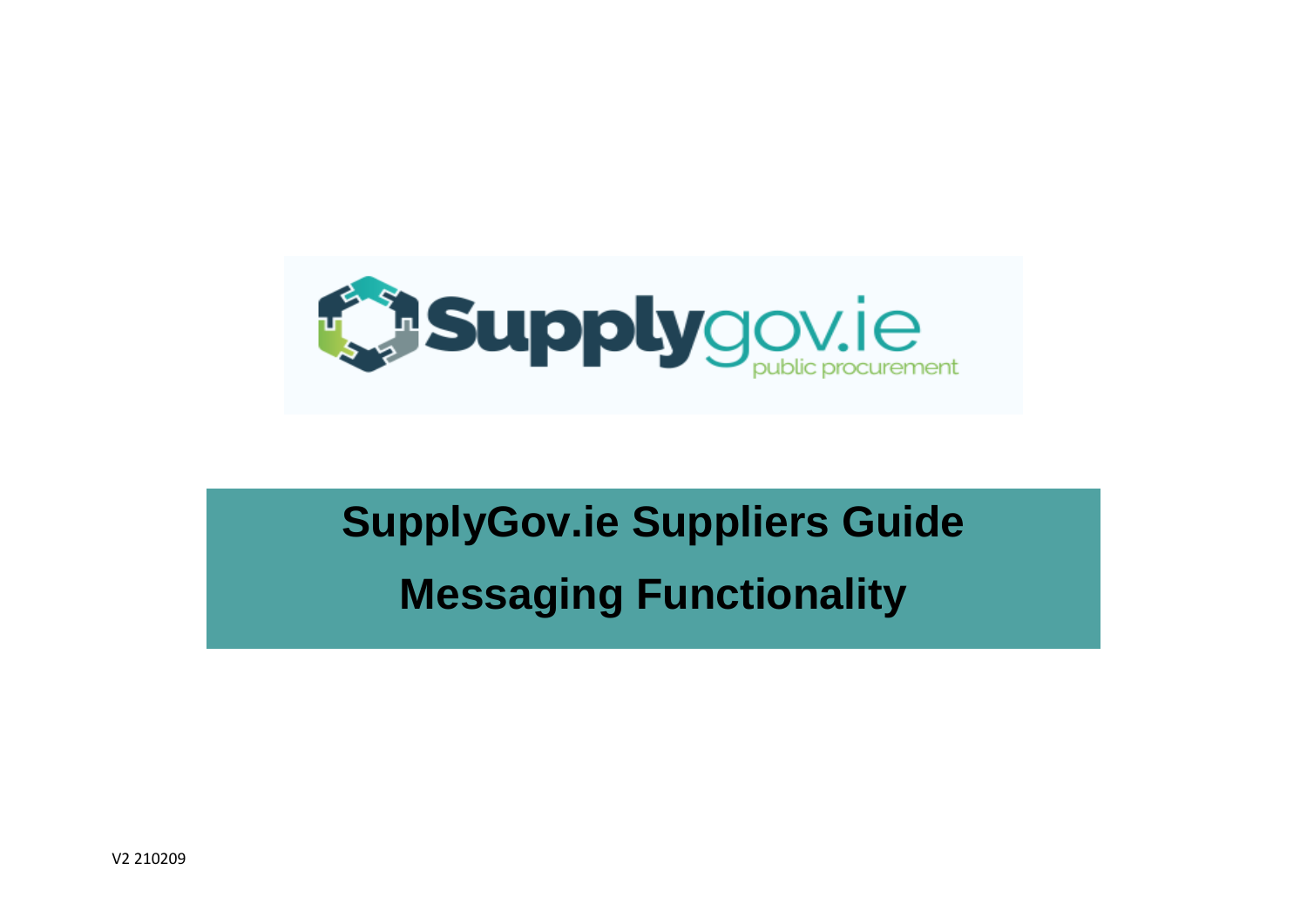## **Contents**

| 1.0 |  |
|-----|--|
| 1.1 |  |
| 1.2 |  |
| 2.0 |  |
| 2.1 |  |
| 2.2 |  |
| 2.3 |  |
| 3.0 |  |
| 3.1 |  |
| 3.2 |  |
| 4.0 |  |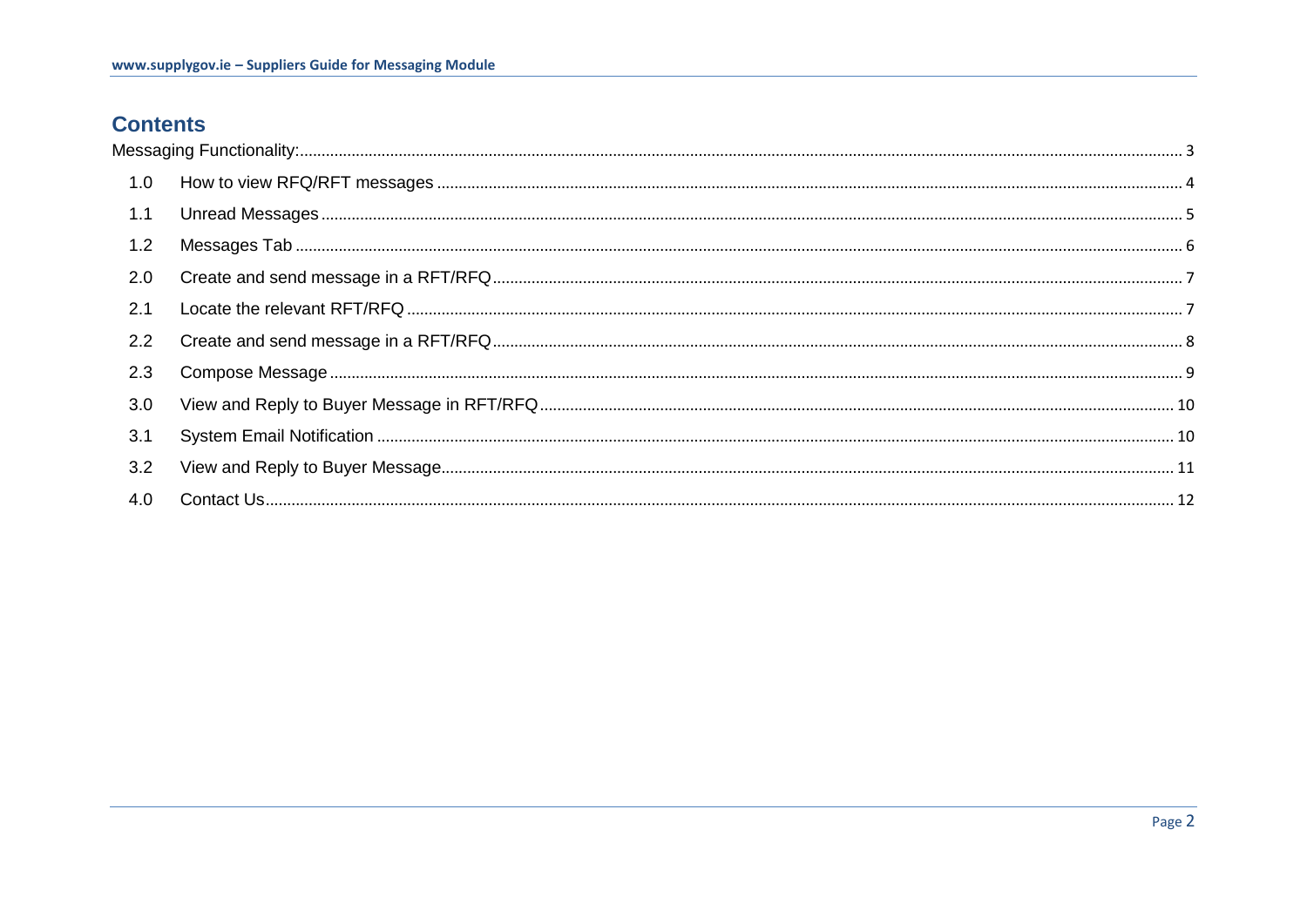## <span id="page-2-0"></span>**Messaging Functionality:**

The Messaging Functionality on [www.supplygov.ie](http://www.supplygov.ie/) supports the logging and tracking of any communication between a Supplier and a Buyer from a Contracting Authority during the Request for Quotation (RFQ)/Request for Tender (RFT) process.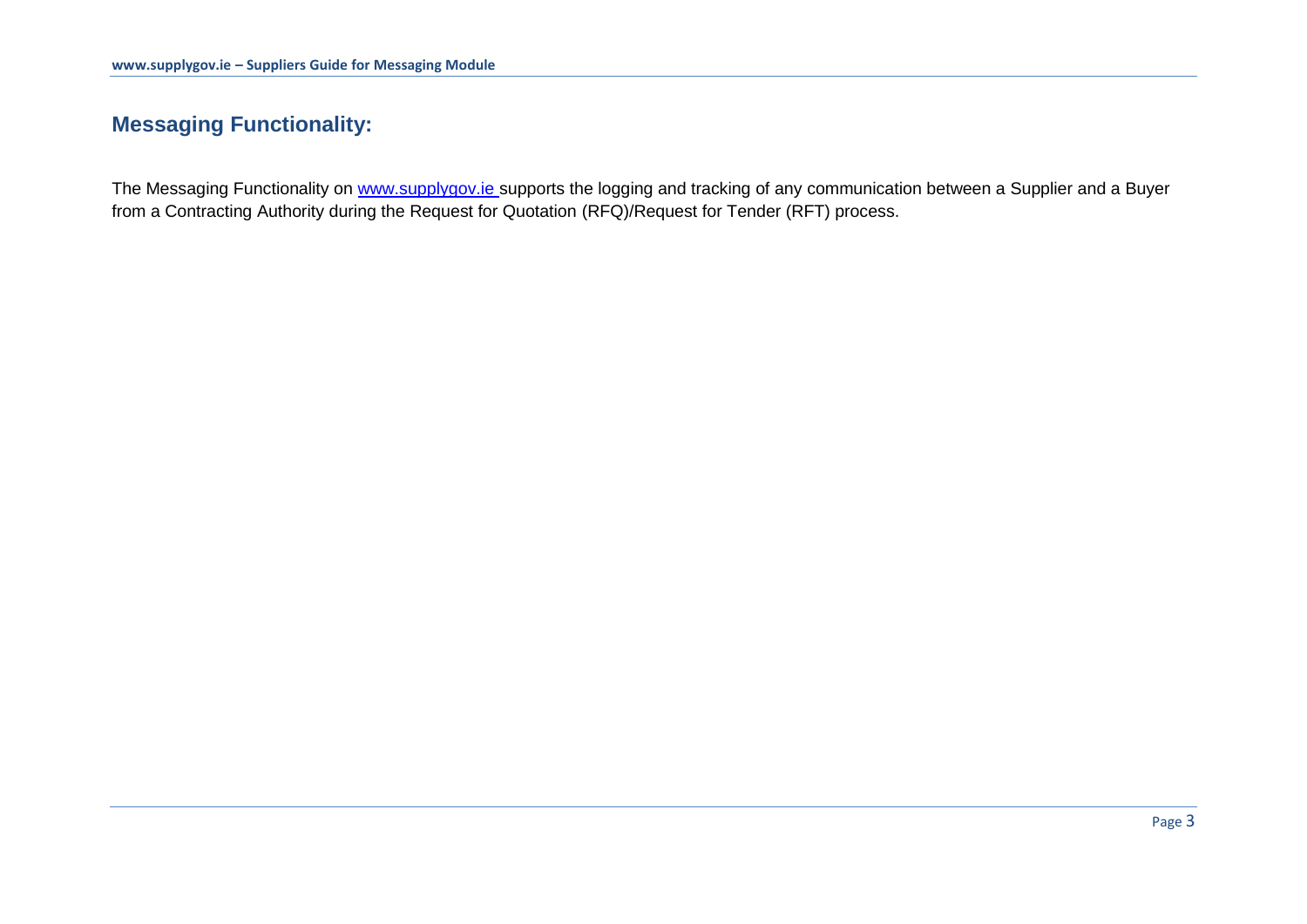## <span id="page-3-0"></span>**1.0 How to view RFQ/RFT messages**

Browse to [www.supplygov.ie](http://www.supplygov.ie/) and enter your username & password to login to your Supplygov Account.

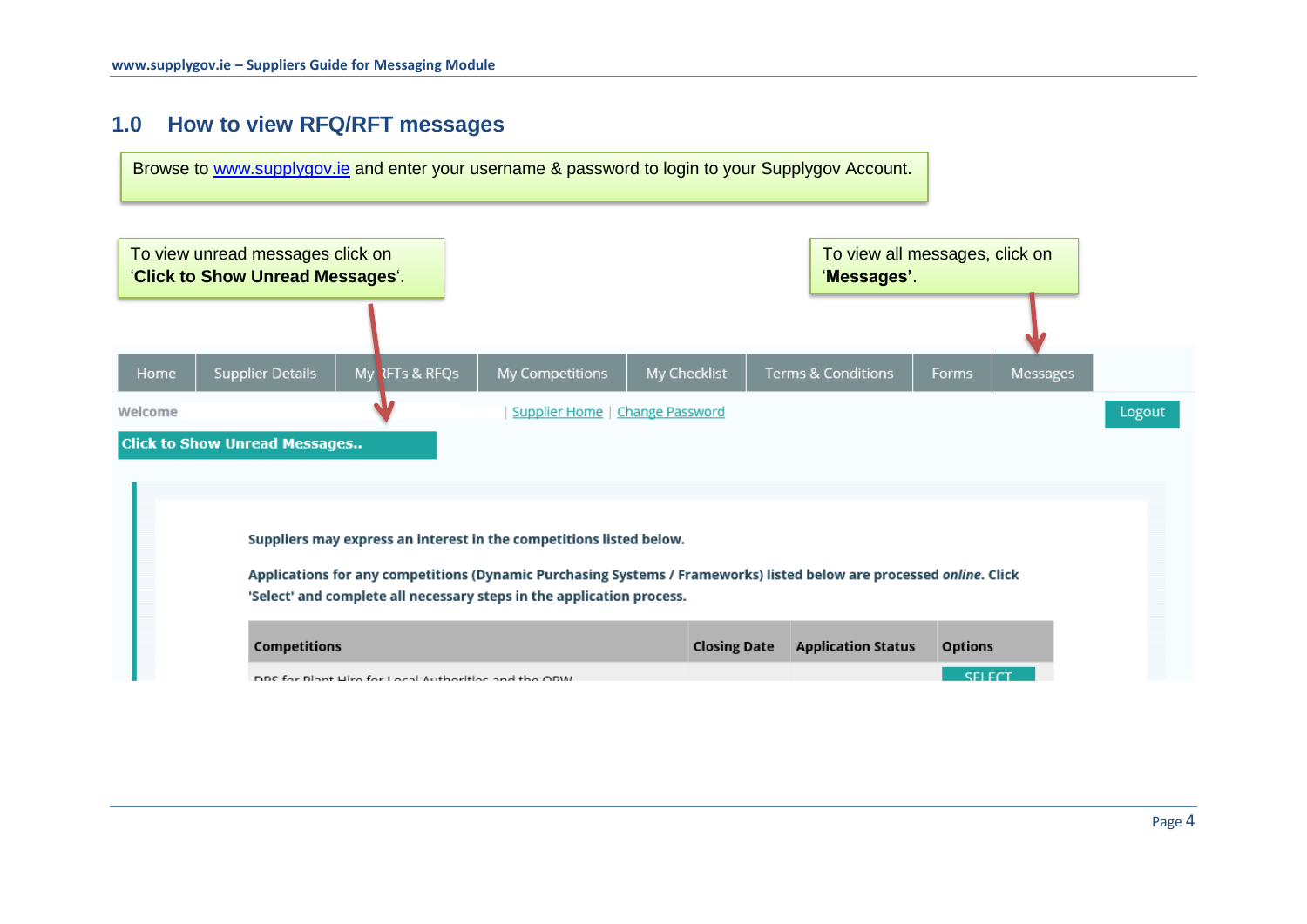## <span id="page-4-0"></span>**1.1 Unread Messages**

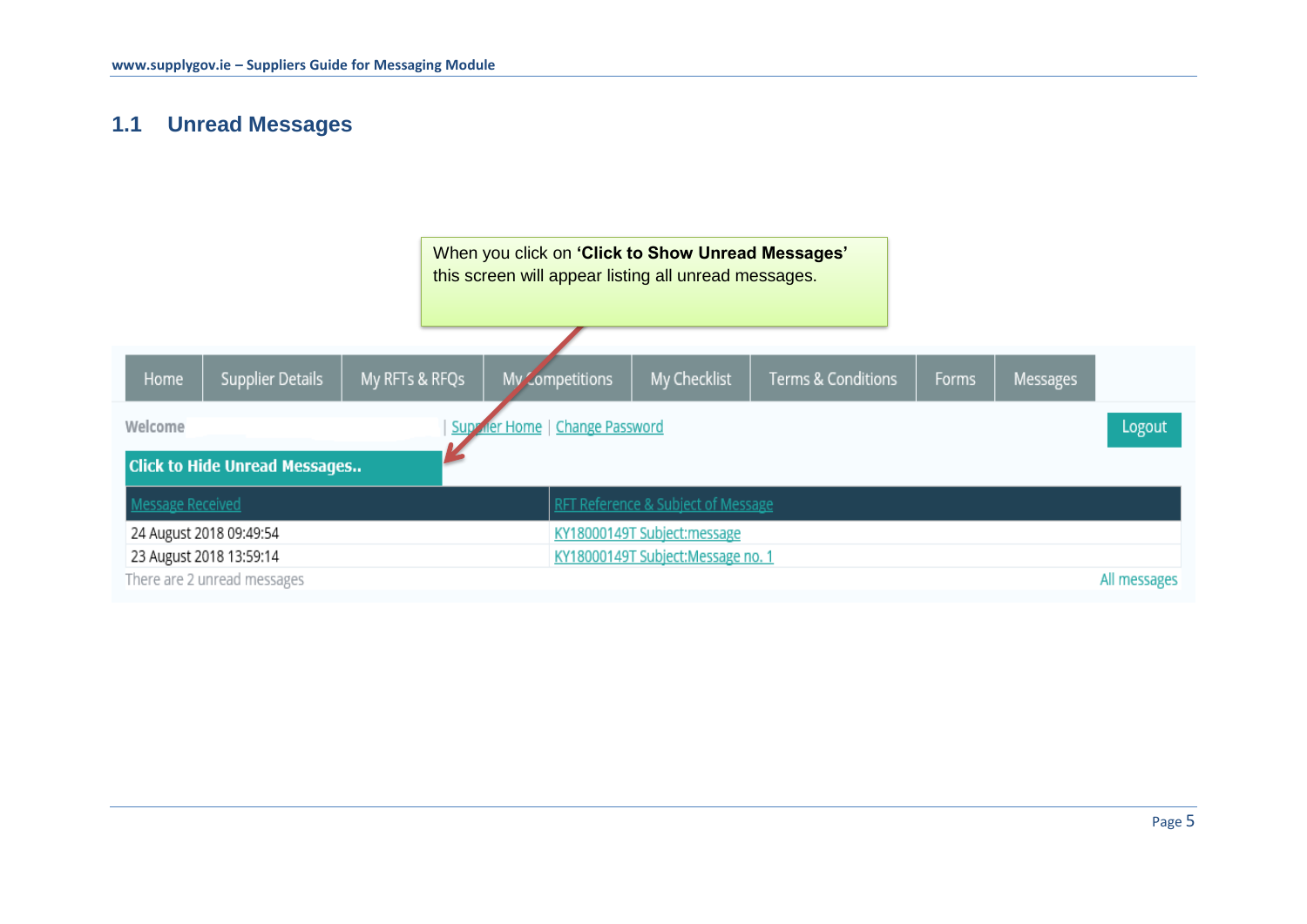## <span id="page-5-0"></span>**1.2 Messages Tab**

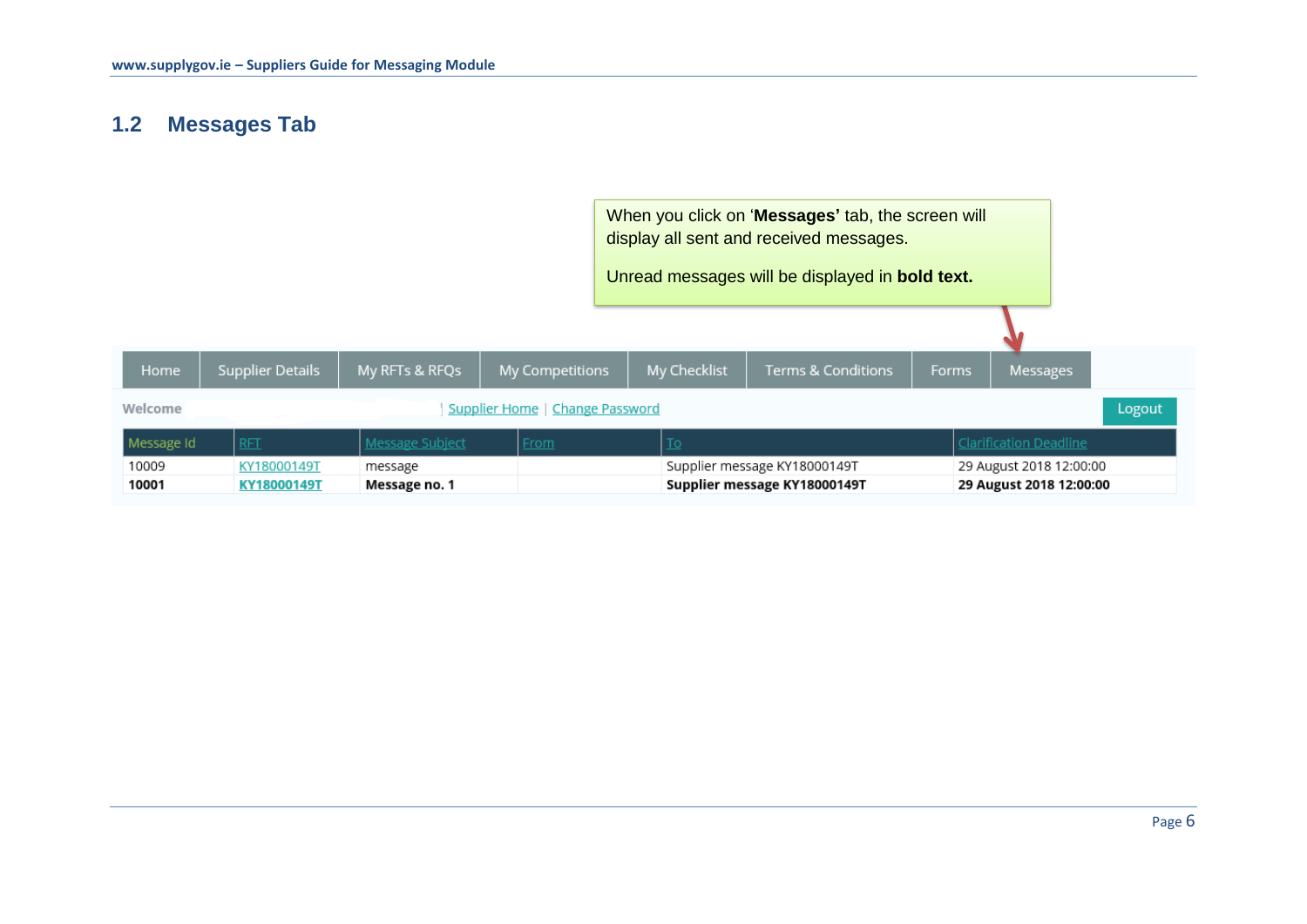- <span id="page-6-0"></span>**2.0 Create and send message in a RFT/RFQ**
- <span id="page-6-1"></span>**2.1 Locate the relevant RFT/RFQ**

Login to your SupplyGov account home page.

Search for individual RFT/RFQ by entering the RFT/RFQ reference in **'Search RFQs By Reference'** text box or by clicking on the **View RFQs/RFTs** Link.

|                                       | <b>Suppliers</b>   | Reports                              | Messages         |                                    |                                              |  |  |
|---------------------------------------|--------------------|--------------------------------------|------------------|------------------------------------|----------------------------------------------|--|--|
|                                       |                    |                                      |                  |                                    | Logout                                       |  |  |
|                                       |                    |                                      |                  |                                    |                                              |  |  |
| <b>Requests for Quotations (RFQs)</b> |                    |                                      |                  | <b>Requests for Tenders (RFTs)</b> | <b>Create New RFT</b>                        |  |  |
| Search RFQs By Reference              |                    |                                      | <b>View RFOs</b> | Search RFTs By Reference<br>W      | <b>View RFTs</b>                             |  |  |
|                                       |                    |                                      |                  |                                    | <b>Search RFTs</b>                           |  |  |
|                                       |                    |                                      |                  |                                    |                                              |  |  |
|                                       | Quotations/Tenders | <b>Click to Show Unread Messages</b> |                  | Create New RFQ   V<br>Search RFOs  | <b>Buyer Home</b>   Change P <i>I</i> ssword |  |  |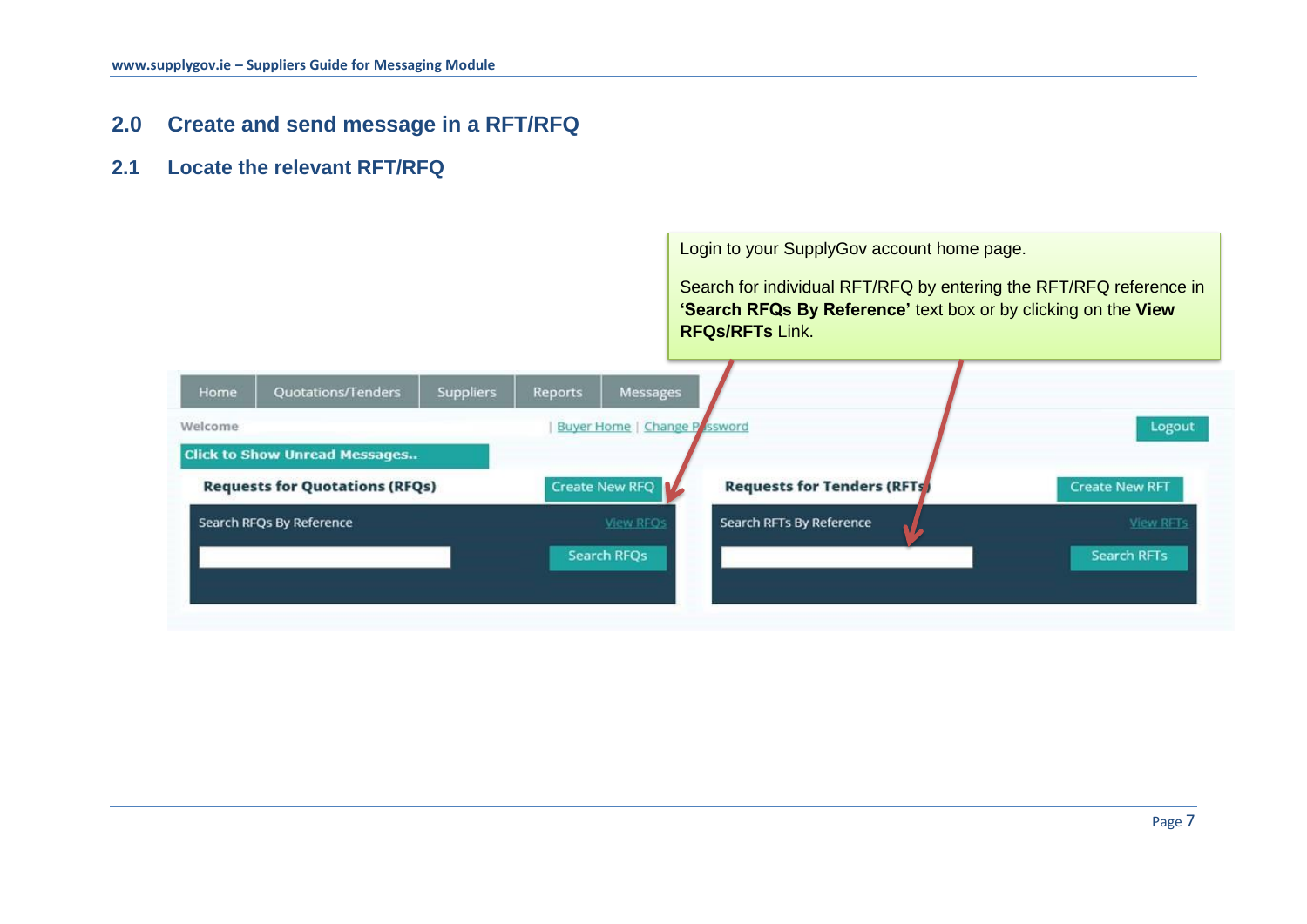# <span id="page-7-0"></span>**2.2 Create and send message in a RFT/RFQ**

| Home                                                         | <b>Supplier Details</b>                                                                                                                                           | My RFTs & RFQs                 | <b>My Competitions</b> | My Checklist                                         | <b>Terms &amp; Conditions</b>                                                                                                     | Forms    | Messages                                     |                    |  |  |
|--------------------------------------------------------------|-------------------------------------------------------------------------------------------------------------------------------------------------------------------|--------------------------------|------------------------|------------------------------------------------------|-----------------------------------------------------------------------------------------------------------------------------------|----------|----------------------------------------------|--------------------|--|--|
| Supplier Home   Change Password<br>Logout<br>Welcome         |                                                                                                                                                                   |                                |                        |                                                      |                                                                                                                                   |          |                                              |                    |  |  |
|                                                              | Request for Tender: KY18000152T Open                                                                                                                              |                                |                        |                                                      | 'Clarification Date': This is the date and time by which Suppliers may<br>submit any queries they have in respect of the RFT/RFQ. |          |                                              |                    |  |  |
| Summary<br>Description:<br>Closing Date:<br><b>Documents</b> | Test<br>28/08/2018<br>Date Published:<br>03/09/2018 - 12:00<br><b>Clarification Date:</b><br>04/09/2018 - 12:00<br><b>Buyer Contact:</b><br>No Documents Uploaded | Click on 'RFT Messages'.       |                        | <b>Expected Delivery Date:</b><br>Delivery Location: |                                                                                                                                   |          |                                              |                    |  |  |
| My Response<br><b>RFT Messages</b>                           |                                                                                                                                                                   |                                |                        |                                                      |                                                                                                                                   |          | Click on 'Create new message'.               |                    |  |  |
| <b>Messages</b>                                              |                                                                                                                                                                   |                                |                        |                                                      |                                                                                                                                   |          |                                              |                    |  |  |
|                                                              | Subject<br>10036 KY18000152T - Total Cost                                                                                                                         | From<br>View<br><b>Message</b> |                        | то.                                                  | Date<br>03/09/2018<br>09:06:20                                                                                                    | Files    | <b>E Test Messaging.docx</b><br>$(11.41$ KB) | Reply              |  |  |
| 10035                                                        | KY18000152T - Supplier<br>Message                                                                                                                                 | View<br>Message                |                        |                                                      | 03/09/2018<br>09:01:28                                                                                                            |          | No files                                     | Reply              |  |  |
|                                                              | 10034 RFT Query                                                                                                                                                   | View<br><b>Message</b>         |                        |                                                      | 31/08/2018<br>16:52:21                                                                                                            | No files |                                              |                    |  |  |
|                                                              |                                                                                                                                                                   |                                |                        |                                                      |                                                                                                                                   |          |                                              | Create new message |  |  |

IDEIAN LIMA $A = \frac{1}{2}$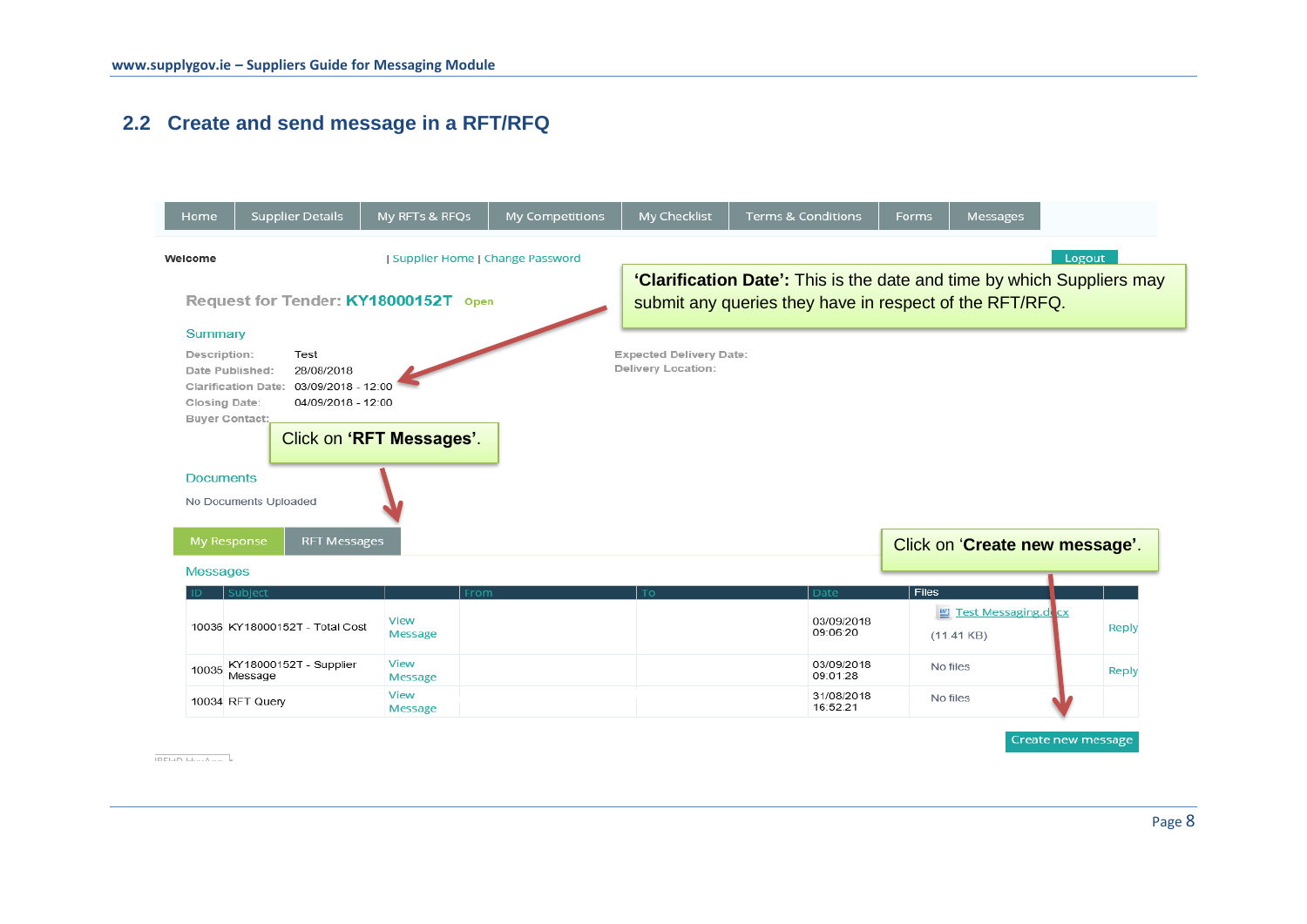#### <span id="page-8-0"></span>**2.3 Compose Message**

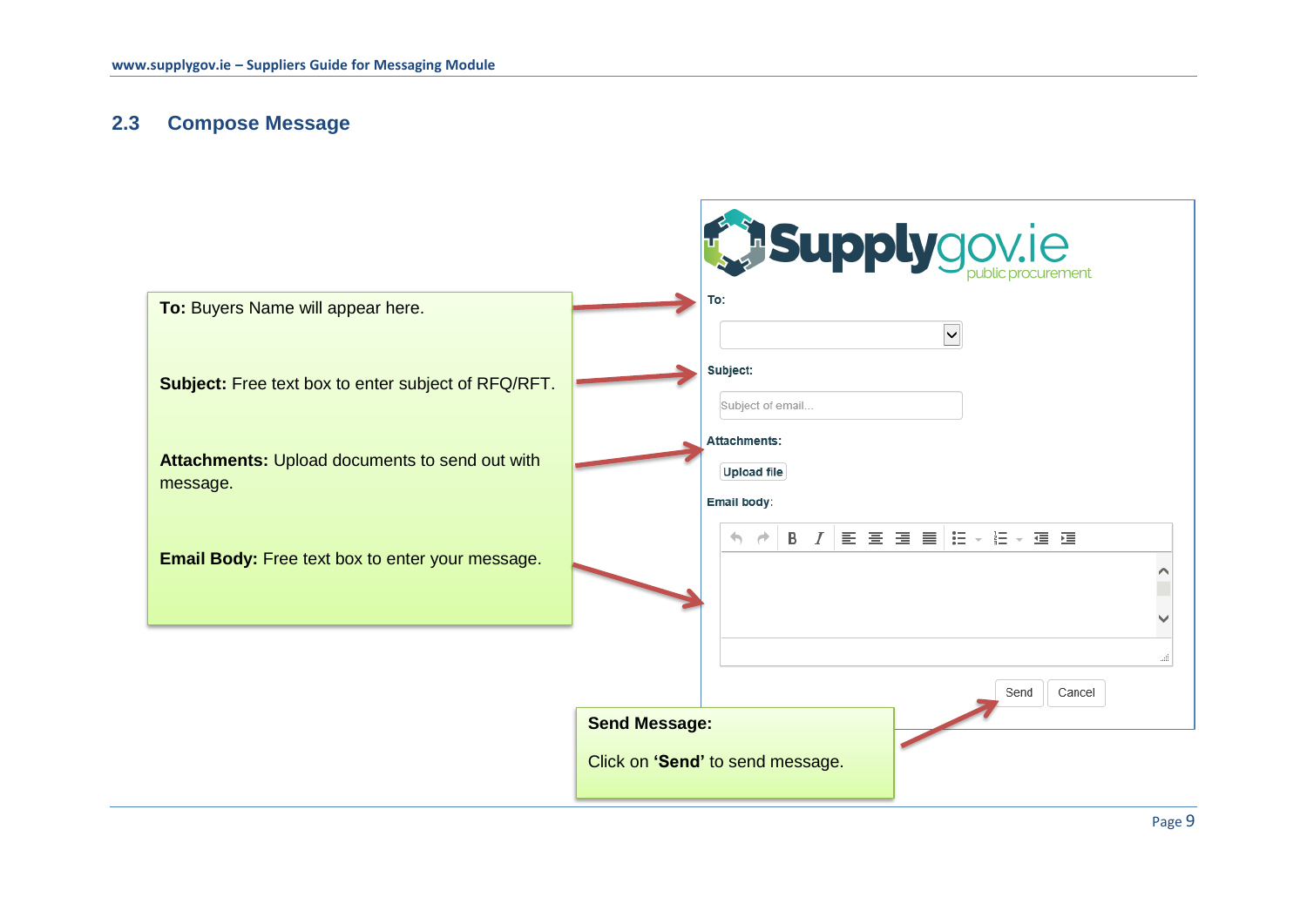## <span id="page-9-0"></span>**3.0 View and Reply to Buyer Message in RFT/RFQ**

#### <span id="page-9-1"></span>**3.1 System Email Notification**

When a Buyer sends broadcasts or replies to a Supplier message on Supplygov.ie, an email will automatically be generated to alert the Supplier that they have received a new message.

This is an automatically generated email, please do not respond!

Dear Supplier,

You have received a new message on SupplyGov.

Click on the link below to go to your message archive and read your message including attached documents if any. <https://www.supplygov.ie/login.aspx>

\*\*\* If this message has reached the wrong address, please contact the helpdesk on [eproc@kerrycoco.ie,](mailto:eproc@kerrycoco.ie) or call 076 106 4020. \*\*\*

When a Supplier sends a message to a Buyer, an email will automatically be generated from Supplygov.ie notifying the Buyer that they have received a new message.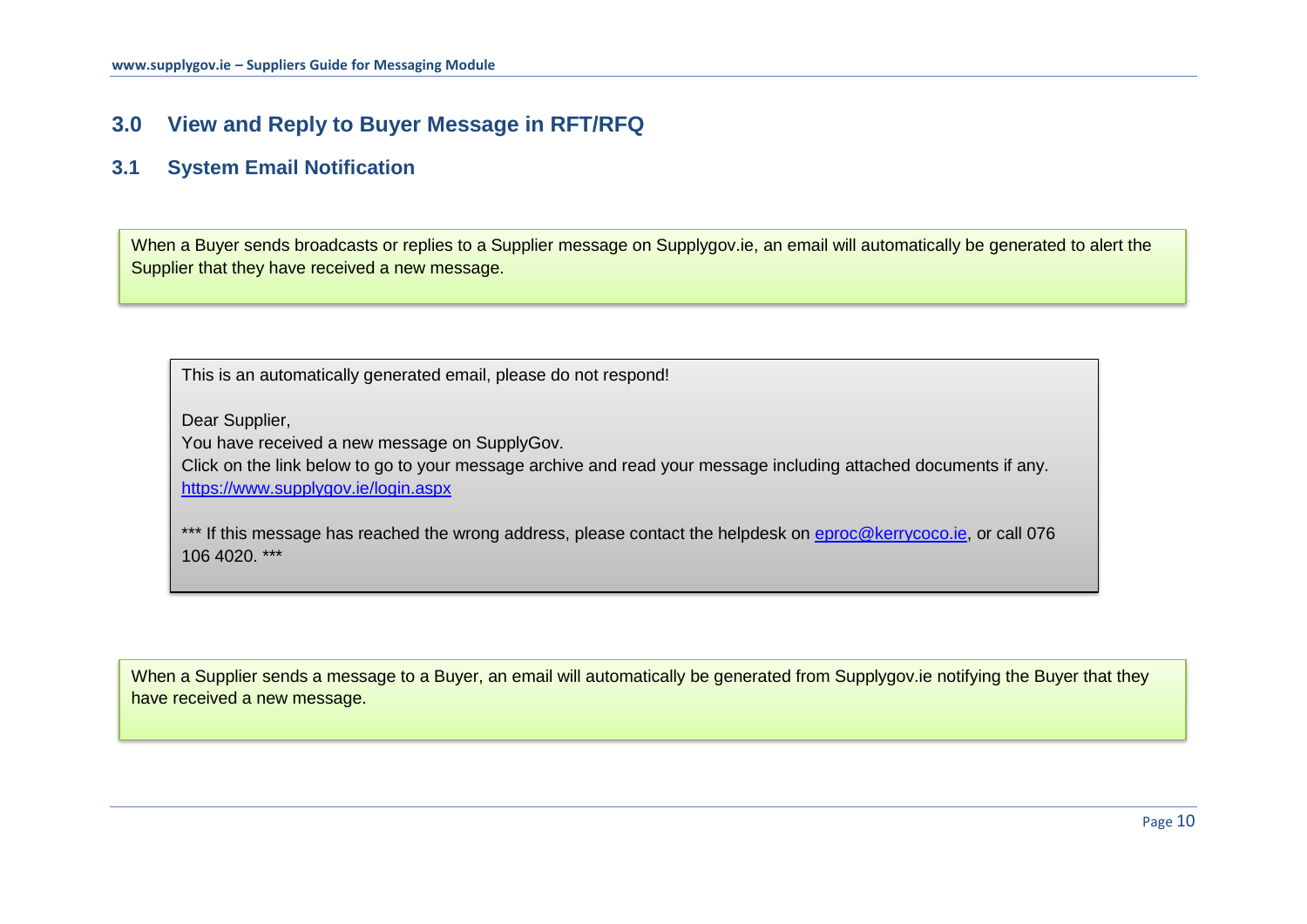<span id="page-10-0"></span>

 $DEL + D LL + A = 0$